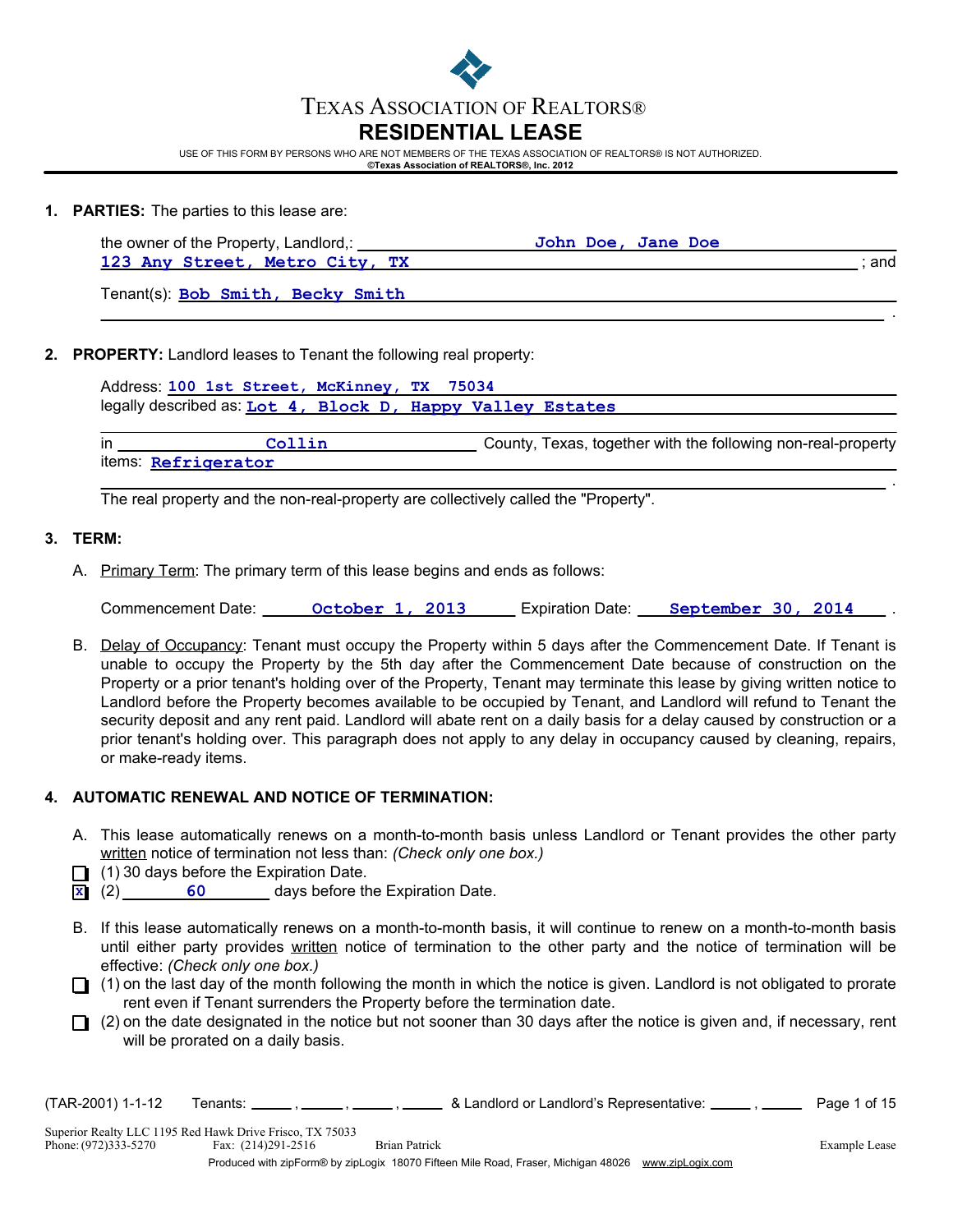| 100 1st Street     |  |
|--------------------|--|
| McKinney, TX 75034 |  |
|                    |  |

C. Oral notice of termination is not sufficient under any circumstances. Time is of the essence for providing notice of termination (strict compliance with dates by which notice must be provided is required). The date on which rent is due does not apply to the requirement for providing written notice of termination. If a box is not checked under Paragraph 4A, Paragraph 4A(1) will apply. If a box is not checked under Paragraph 4B, Paragraph 4B(1) will apply.

# **5. RENT:**

A. Monthly Rent: Tenant will pay Landlord monthly rent in the amount of \$ 2,500.00 \_\_\_\_\_\_\_\_ for each full month during this lease. The first full month's rent is due and payable not later than **weak of the october 1, 2013** by (select one or more):  $\boxed{\mathbf{x}}$  cashier's check  $\boxed{\mathbf{x}}$  electronic payment  $\boxed{\mathbf{x}}$  money order  $\boxed{\phantom{\mathbf{x}}}$  personal check or other means acceptable to Landlord. **X**

Thereafter, Tenant will pay the monthly rent so that Landlord receives the monthly rent on or before:

- (1) the first day of each month during this lease. **X**
- (2) .

Weekends, holidays, and mail delays do not excuse Tenant's obligation to timely pay rent.

- B. Prorated Rent: On or before Tenant will pay Landlord \$ as prorated rent from the Commencement Date through the last day of the month in which this lease begins.
- C. Place of Payment: Unless this lease provides otherwise, Tenant will remit all amounts due to Landlord under this lease to the following person or entity at the place stated and make all payments payable to the named person or entity. Landlord may later designate, in writing, another person or place to which Tenant must remit amounts due under this lease.

|  | Name: Superior Realty LLC      |  |
|--|--------------------------------|--|
|  | Address: 1105 Bad Hards Baissa |  |

Address: **1195 Red Hawk Drive Frisco, TX 75033**

**Notice: Place the Property address and Tenant's name on all payments.**

- D. Method of Payment:
	- (1) Tenant must pay all rent timely and without demand, deduction, or offset, except as permitted by law or this lease.
	- (2) Time is of the essence for the payment of rent (strict compliance with rental due dates is required).
	- (3) Unless the parties agree otherwise, Tenant may not pay rent in cash and will pay all rent by *(select one or*  $m$ ore):  $\boxed{\times}$  cashier's check  $\boxed{\times}$  electronic payment  $\boxed{\times}$  money order  $\boxed{\longrightarrow}$  personal check or  $\boxed{\times}$  other means acceptable to Landlord.
	- (4) Landlord  $\boxed{\mathbf{x}}$  requires  $\boxed{\phantom{\mathbf{x}}\phantom{\mathbf{x}}}$  does not require Tenant(s) to pay monthly rents by one payment.
	- (5) If Tenant fails to timely pay any amounts due under this lease or if any check of Tenant is not honored by the institution on which it was drawn, Landlord may require Tenant to pay such amount and any subsequent amounts under this lease in certified funds. This paragraph does not limit Landlord from seeking other remedies under this lease for Tenant's failure to make timely payments with good funds.
- E. Rent Increases: There will be no rent increases through the primary term. Landlord may increase the rent that will be paid during any month-to-month renewal period by providing at least 30 days written notice to Tenant.

# **6. LATE CHARGES:**

A. If Landlord does not actually receive a rent payment in the full amount at the designated place of payment by the <u>\_\_\_\_3rd</u> \_\_\_\_ day of each month at 11:59pm, Tenant will pay Landlord for each late payment:

 $(TAR-2001)$  1-1-12 Tenants:  $\frac{1}{\sqrt{1-\frac{1}{n}}}$ ,  $\frac{1}{\sqrt{1-\frac{1}{n}}}$  & Landlord or Landlord's Representative:  $\frac{1}{\sqrt{1-\frac{1}{n}}}$ , Page 2 of 15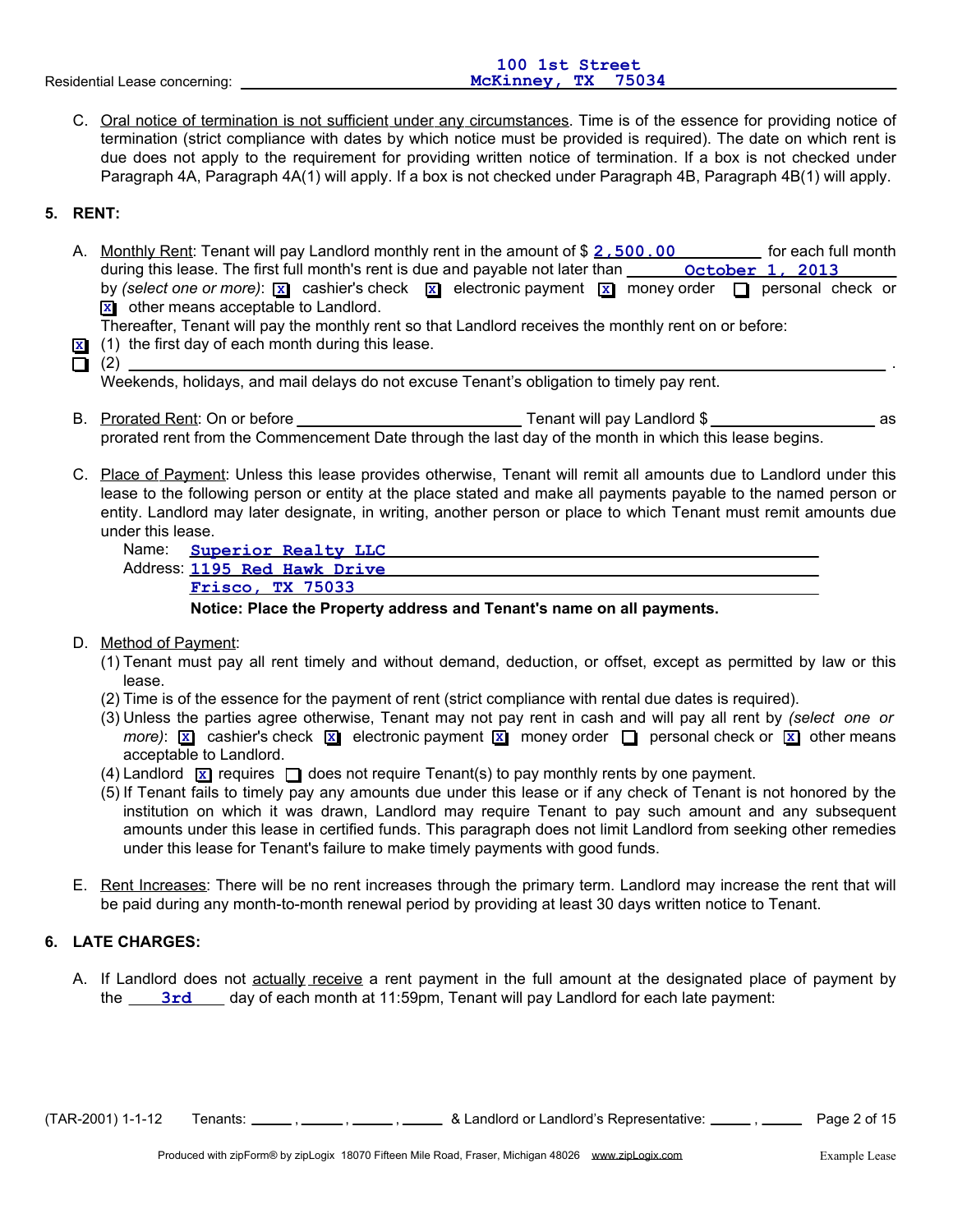|                               | 100 1st Street     |
|-------------------------------|--------------------|
| Residential Lease concerning: | McKinney, TX 75034 |
|                               |                    |

- (1) an initial late charge equal to *(check one box only)*:  $\boxed{\underline{x}}$  (a) \$50.00  $\boxed{ }$  (b)  $\boxed{ }$  (b)  $\boxed{ }$ month's rent; **and**
- (2) additional late charges of \$ 20,00 **can be a per day thereafter until rent and late charges are paid in full.** Additional late charges for any one payment may not exceed more than 30 days.

**Notice: §92.019, Property Code prohibits assessing a late fee until rent has remained unpaid for at least one full day after the date on which the rent is due.**

- B. For the purposes of paying rent and any late charges, the mailbox is not the agent for receipt for Landlord (the postmark date is not the date Landlord receives the payment). The parties agree that the late charge is based on a reasonable estimate of uncertain damages to the Landlord that are incapable of precise calculation and result from late payment of rent. Landlord's acceptance of a late charge does not waive Landlord's right to exercise remedies under Paragraph 27.
- **7. RETURNED PAYMENT:** Landlord which is returned or not honored by the institution on which it is drawn for any reason, <u>plus any late charges</u> until Landlord receives payment. Tenant must make any returned payment good by paying such amount(s) plus any associated charges in certified funds. Tenant will pay Landlord \$ <u>35 . 00 **for the Contact Contact Contact**</u> for each payment Tenant tenders to
- **8. APPLICATION OF FUNDS:** Regardless of any notation on a payment, Landlord may apply funds received from Tenant first to any non-rent obligations of Tenant, including but not limited to, late charges, returned payment charges, repairs, brokerage fees, periodic utilities, pet charges, and then to rent.

# **9. PETS:**

- A. Unless the parties agree otherwise in writing, Tenant may not permit, even temporarily, any pet on the Property (including but not limited to any mammal, reptile, bird, fish, rodent, or insect).
- B. If Tenant violates this Paragraph 9 or any agreement to keep a pet on the Property, Landlord may take all or any of the following action:
	- (1) declare Tenant to be in default of this lease and exercise Landlord's remedies under Paragraph 27;
	- (2) charge Tenant, as additional rent, an initial amount of \$  $\overline{250.00}$  and \$  $\overline{25.00}$ per day thereafter per pet for each day Tenant violates the pet restrictions;
	- (3) remove or cause to be removed any unauthorized pet and deliver it to appropriate local authorities by providing at least 24-hour written notice to Tenant of Landlord's intention to remove the unauthorized pet; and
	- (4) charge to Tenant the Landlord's cost to:
		- (a) remove any unauthorized pet;
		- (b) exterminate the Property for fleas and other insects;
		- (c) clean and deodorize the Property's carpets and drapes; and
		- (d) repair any damage to the Property caused by the unauthorized pet.
- C. When taking any action under Paragraph 9B Landlord will not be liable for any harm, injury, death, or sickness to any pet.

# **10. SECURITY DEPOSIT:**

A. Security Deposit: On or before execution of this lease, Tenant will pay a security deposit to Landlord in the amount by *(select one or more)*: x cashier's check x electronic payment of \$ **2,500.00 X** money order  $\Box$  personal check or  $\Box$  other means acceptable to Landlord. "Security deposit" has the meaning assigned to that term in §92.102, Property Code.

 $(TAR-2001)$  1-1-12 Tenants:  $, \underline{\hspace{1cm}}$ ,  $, \underline{\hspace{1cm}}$ ,  $\underline{\hspace{1cm}}$  & Landlord or Landlord's Representative:  $\underline{\hspace{1cm}}$ ,  $\underline{\hspace{1cm}}$  Page 3 of 15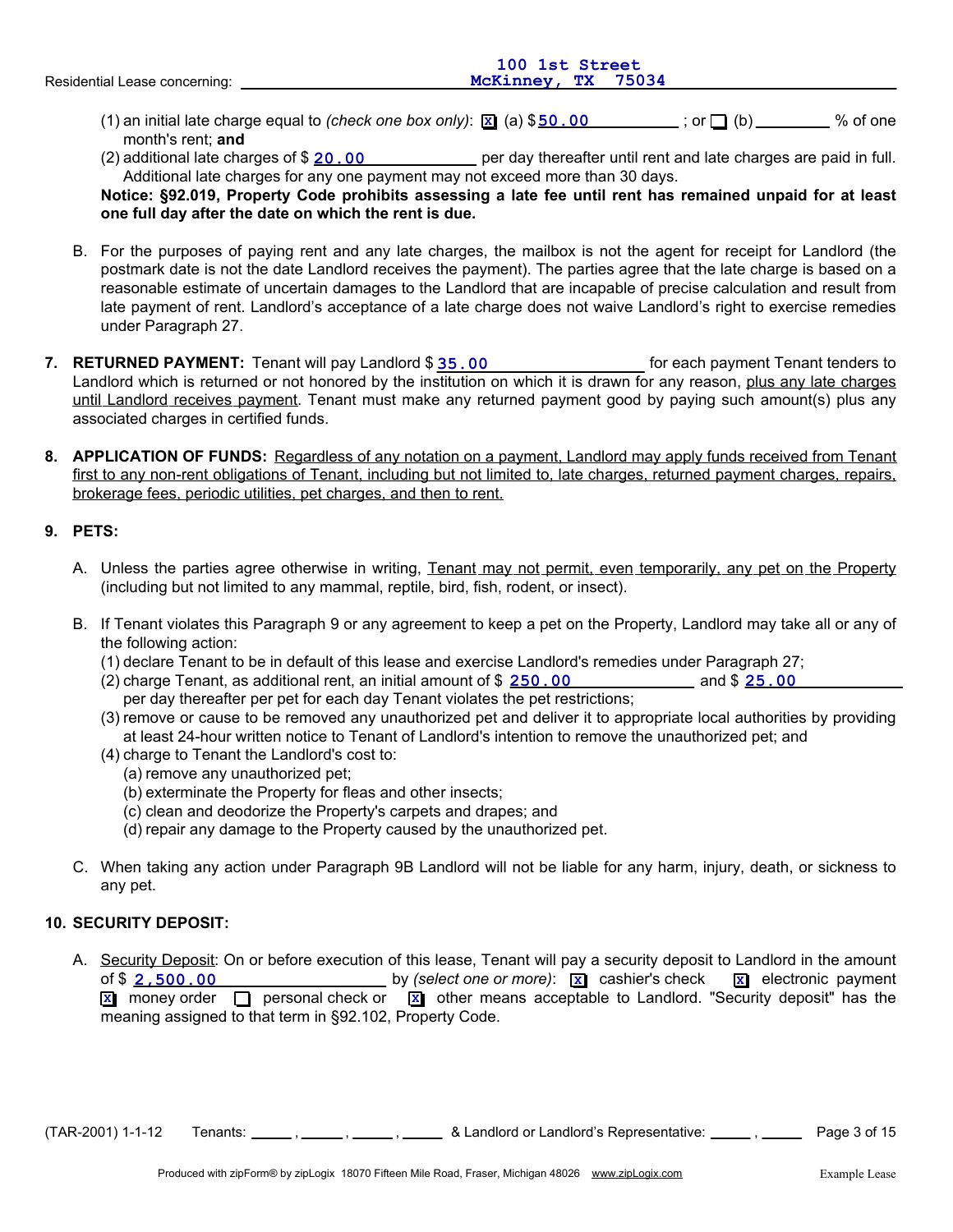- B. Interest: No interest or income will be paid to Tenant on the security deposit. Landlord may place the security deposit in an interest-bearing or income-producing account and any interest or income earned will be paid to Landlord or Landlord's representative.
- C. Refund: Tenant must give Landlord at least thirty (30) days written notice of surrender before Landlord is obligated to account for or refund the security deposit. Any refund of the security deposit will be made payable to all Tenants named in this lease.

## **Notices about Security Deposits:**

- **(1) §92.108, Property Code provides that a tenant may not withhold payment of any portion of the last month's rent on grounds that the security deposit is security for unpaid rent.**
- **(2) Bad faith violations of §92.108 may subject a tenant to liability up to 3 times the rent wrongfully withheld and the landlord's reasonable attorney's fees.**
- **(3) The Property Code does not obligate a landlord to return or account for the security deposit until the tenant surrenders the Property and gives the landlord a written statement of the tenant's forwarding address, after which the landlord has 30 days in which to account.**
- **(4) "Surrender" is defined in Paragraph 16 of this lease.**
- **(5) One may view the Texas Property Code at the Texas Legislature's website which, as of the date shown in the lower left-hand corner of this form, is** http://www.statutes.legis.state.tx.us/ .

## D. Deductions:

- (1) Landlord may deduct reasonable charges from the security deposit for:
	- (a) damages to the Property, excluding normal wear and tear, and all reasonable costs associated to repair the Property;
	- (b) costs for which Tenant is responsible to clean, deodorize, exterminate, and maintain the Property;
	- (c) unpaid or accelerated rent;
	- (d) unpaid late charges;
	- (e) unpaid utilities and utility expenses Landlord incurs to maintain utilities to the Property as required by this Lease;
	- (f) unpaid pet charges;
	- (g) replacing unreturned keys, garage door openers, security devices, or other components;
	- (h) the removal of unauthorized locks or fixtures installed by Tenant;
	- (i) Landlord's cost to access the Property if made inaccessible by Tenant;
	- (j) missing or burned-out light bulbs and fluorescent tubes (at the same location and of the same type and quality that are in the Property on the Commencement Date);
	- (k) packing, removing, and storing abandoned property;
	- (l) removing abandoned or illegally parked vehicles;
	- (m) costs of reletting (as defined in Paragraph 27), if Tenant is in default;
	- (n) attorney's fees, costs of court, costs of service, and other reasonable costs incurred in any legal proceeding against Tenant;
	- (o) mailing costs associated with sending notices to Tenant for any violations of this lease;
	- (p) any other unpaid charges or fees or other items for which Tenant is responsible under this lease;
	- (q) cost to restore walls, flooring, landscaping or any alteration to the Property not approved in writing by Landlord; and
	- (r) damages to the Property caused by smoking, including but not limited to stains, burns, odors, and removal of debris.
- (2) If deductions exceed the security deposit, Tenant will pay to Landlord the excess within 10 days after Landlord makes written demand.

 $(TAR-2001)$  1-1-12 Tenants:  $\frac{1}{\sqrt{1-\frac{1}{2}}}$ ,  $\frac{1}{\sqrt{1-\frac{1}{2}}}$  & Landlord or Landlord's Representative:  $\frac{1}{\sqrt{1-\frac{1}{2}}}$ ,  $\frac{1}{\sqrt{1-\frac{1}{2}}}$  Page 4 of 15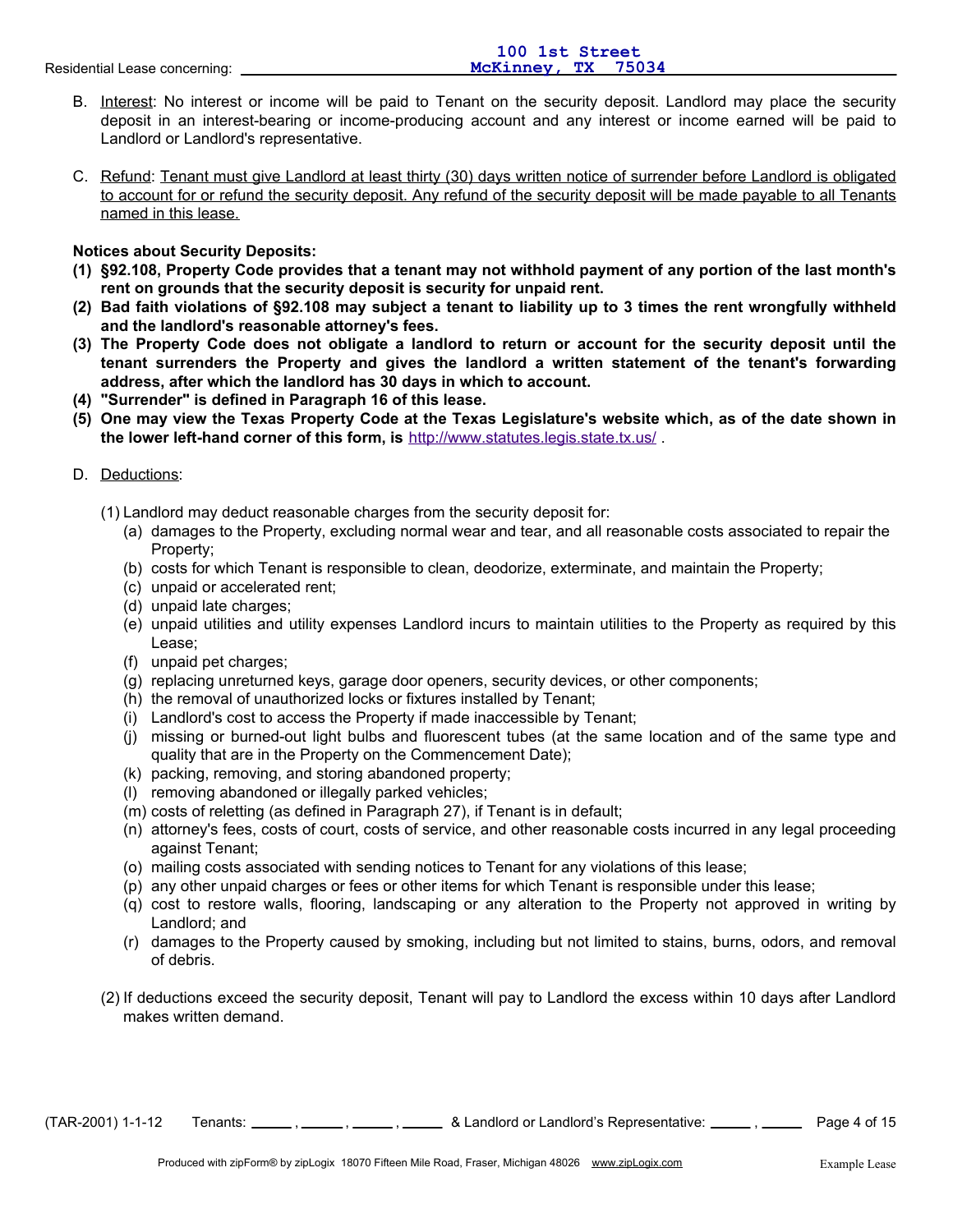# **11. UTILITIES:**

A. Tenant will pay all connection fees, service fees, usage fees, and all other costs and fees for all utilities to the Property (for example, electricity, gas, water, wastewater, garbage, telephone, alarm monitoring systems, cable, and Internet connections) except the following which Landlord will pay: **None** 

Unless otherwise agreed, amounts under this paragraph are payable directly to the service providers.

B. Unless provided by Landlord, Tenant must, at a minimum, keep the following utilities on, if available, at all times this lease is in effect: gas; electricity; water; wastewater; and garbage services.

## **Notice: Before signing this lease, Tenant should determine if all necessary utilities are available to the Property and are adequate for Tenant's use.**

## **12. USE AND OCCUPANCY:**

- A. Occupants: Tenant may use the Property as a private residence only. The only persons Tenant may permit to reside on the Property during the term of this lease are (*include names and ages of all occupants*): **Billy Smith (11), Candy Smith (13)**
- B. Phone Numbers and E-mail: Tenant must promptly inform Landlord of any changes in Tenant's phone numbers (home, work, and mobile) and e-mail not later than 5 days after a change.
- C. HOA Rules: Tenant must comply with any owners' association rules or restrictive covenants affecting the Property. Tenant will reimburse Landlord for any fines or other charges assessed against Landlord for violations by Tenant of any owners' association rule or restrictive covenant.
- D. Prohibitions: Unless otherwise authorized by this lease, Tenant may not install or permit any of the following on the Property, even temporarily: a spa, hot tub, above-ground pool, trampoline, or any item which causes a suspension or cancellation of insurance coverage or an increase in insurance premiums. Tenant may not permit any part of the Property to be used for: (1) any activity which is a nuisance, offensive, noisy, or dangerous; (2) the repair of any vehicle; (3) any business of any type, including but not limited to child care; (4) any activity which violates any zoning ordinance, owners' association rule, or restrictive covenant; (5) any illegal or unlawful activity; or (6) activity that obstructs, interferes with, or infringes on the rights of other persons near the Property.
- E. Guests: Tenant may not permit any guest to stay on the Property longer than the amount of time permitted by any owners' association rule or restrictive covenant or \_\_\_\_\_\_\_\_\_\_\_\_\_\_12 \_\_\_\_\_\_\_\_\_\_\_\_ days without Landlord's written permission, whichever is less.
- F. Common Areas: Landlord is not obligated to pay any non-mandatory or user fees for Tenant's use of any common areas or facilities (for example, pool or tennis courts).
- **13. PARKING RULES:** Tenant may not permit more than  $\frac{2}{2}$  vehicles, including but not limited to automobiles, trucks, recreational vehicles, trailers, motorcycles, all-terrain vehicles, jet skis, and boats, on the Property unless authorized by Landlord in writing. Tenant may not park or permit any person to park any vehicles in the yard. Tenant may permit vehicles to be parked only in drives, garages, designated common parking areas, or in the street if not prohibited by law or an owners' association. Tenant may not store or permit any person to store any vehicles on or

 $(TAR-2001)$  1-1-12 Tenants:  $\frac{1}{\sqrt{15}}$ ,  $\frac{1}{\sqrt{15}}$ ,  $\frac{1}{\sqrt{15}}$  & Landlord or Landlord's Representative:  $\frac{1}{\sqrt{15}}$  Page 5 of 15

.

.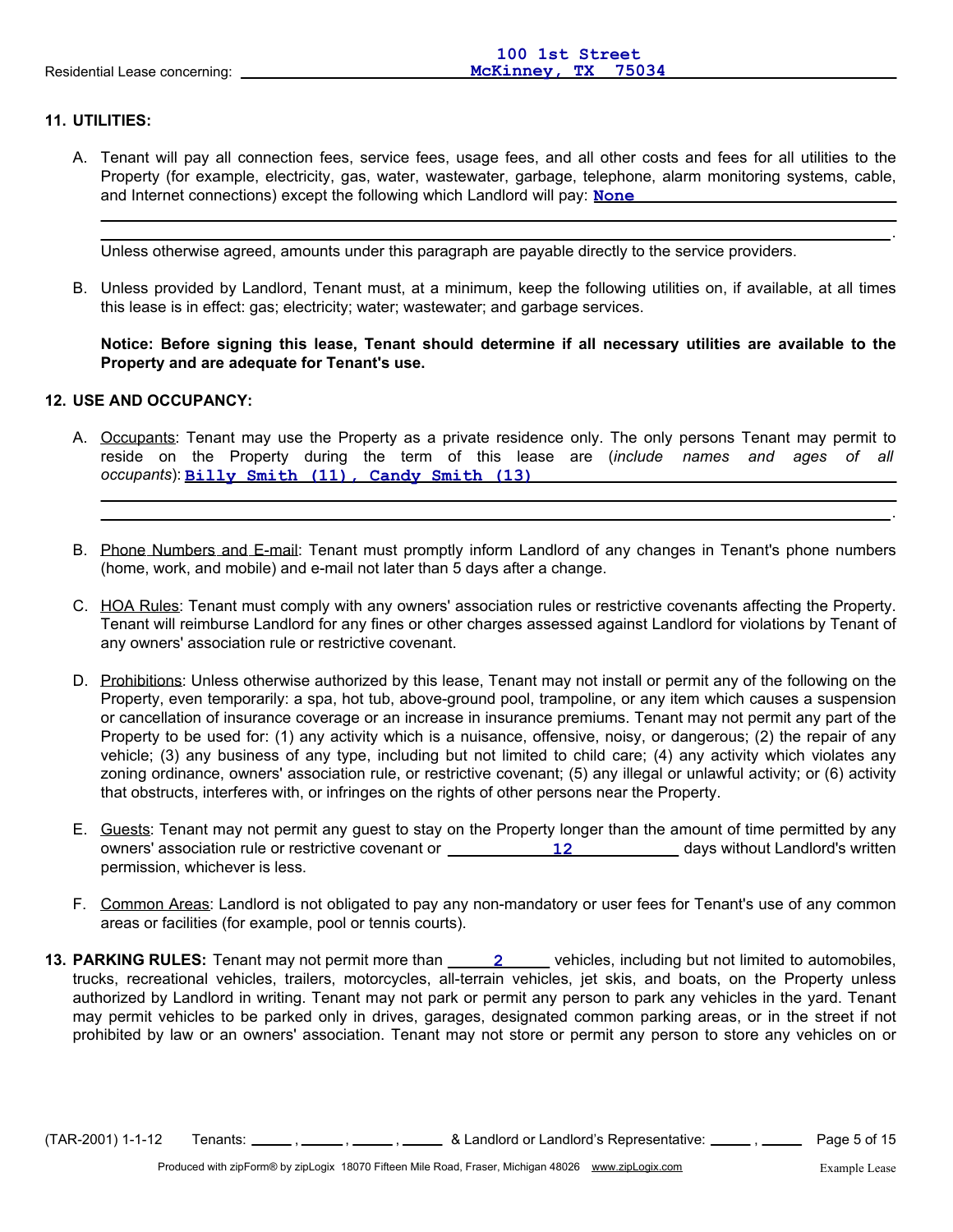|                               | TAA TRE PETGEF     |
|-------------------------------|--------------------|
| Residential Lease concerning: | McKinney, TX 75034 |

adjacent to the Property or on the street in front of the Property. In accordance with applicable state and local laws, Landlord may have towed, at Tenant's expense: (a) any inoperative vehicle on or adjacent to the Property; (b) any vehicle parked in violation of this paragraph or any additional parking rules made part of this lease; or (c) any vehicle parked in violation of any law, local ordinance, or owners' association rule.

**100 1st Street**

## **14. ACCESS BY LANDLORD:**

- A. Advertising: Landlord may prominently display a "For Sale" or "For Lease" or similarly worded sign on the Property during the term of this lease or any renewal period. Landlord or Landlord's contractor may take interior or exterior photographs or images of the Property and use the photographs or images in any advertisements to lease or sell the Property.
- B. Access: Before accessing the Property, Landlord or anyone authorized by Landlord will attempt to first contact Tenant, but may enter the Property at reasonable times without notice to make repairs or to show the Property to prospective tenants or buyers, inspectors, fire marshals, lenders, appraisers, or insurance agents. Additionally, Landlord or anyone authorized by Landlord may peacefully enter the Property at reasonable times without first attempting to contact Tenant and without notice to: (1) survey or review the Property's condition and take photographs to document the condition; (2) make emergency repairs; (3) exercise a contractual or statutory lien; (4) leave written notices; or (5) seize nonexempt property if Tenant is in default.
- C. Trip Charges: If Landlord or Landlord's agents have made prior arrangements with Tenant to access the Property and are denied or are not able to access the Property because of Tenant's failure to make the Property accessible, Landlord may charge Tenant a trip charge of \$  $\underline{65.00}$  \_\_\_\_\_\_\_\_\_\_\_\_\_\_\_\_\_\_\_\_\_.
- D. Keybox: **A keybox is a locked container placed on the Property holding a key to the Property. The keybox is opened by a special combination, key, or programmed access device so that persons with the access device may enter the Property, even in Tenant's absence. The keybox is a convenience but involves risk (such as unauthorized entry, theft, property damage, or personal injury). Neither the Association of REALTORS® nor MLS requires the use of a keybox.**
	- (1) Tenant authorizes Landlord, Landlord's property manager, and Landlord's broker to place on the Property a keybox containing a key to the Property: (a) during the last **1991 120 COV** days of this lease or any renewal or extension; and (b) at any time Landlord lists the Property for sale with a Texas licensed broker.
	- Landlord and paying Landlord a fee of \$ 2, 500 . 00 **200 10 manufact and a supprese** as consideration for the withdrawal. Landlord will remove the keybox within a reasonable time after receipt of the notice of withdrawal and payment of the required fee. Removal of the keybox does not alleviate Tenant's obligation to make the Property available for showings as indicated in Paragraph 14B. (2) Tenant may withdraw Tenant's authorization to place a keybox on the Property by providing written notice to
	- (3) If Landlord or Landlord's agents are denied or are not able to access the Property after first attempting to contact Tenant, Landlord may charge Tenant a trip charge of \$ **65.00 100** 12
	- (4) Landlord, the property manager, and Landlord's broker are not responsible to Tenant, Tenant's guests, family, or occupants for any damages, injuries, or losses arising from use of the keybox unless caused by Landlord, the property manager, or Landlord's broker.

 $(TAR-2001)$  1-1-12 Tenants:  $\frac{1}{\sqrt{1-\frac{1}{2}}}$ ,  $\frac{1}{\sqrt{1-\frac{1}{2}}}$  & Landlord or Landlord's Representative:  $\frac{1}{\sqrt{1-\frac{1}{2}}}$ ,  $\frac{1}{\sqrt{1-\frac{1}{2}}}$  Page 6 of 15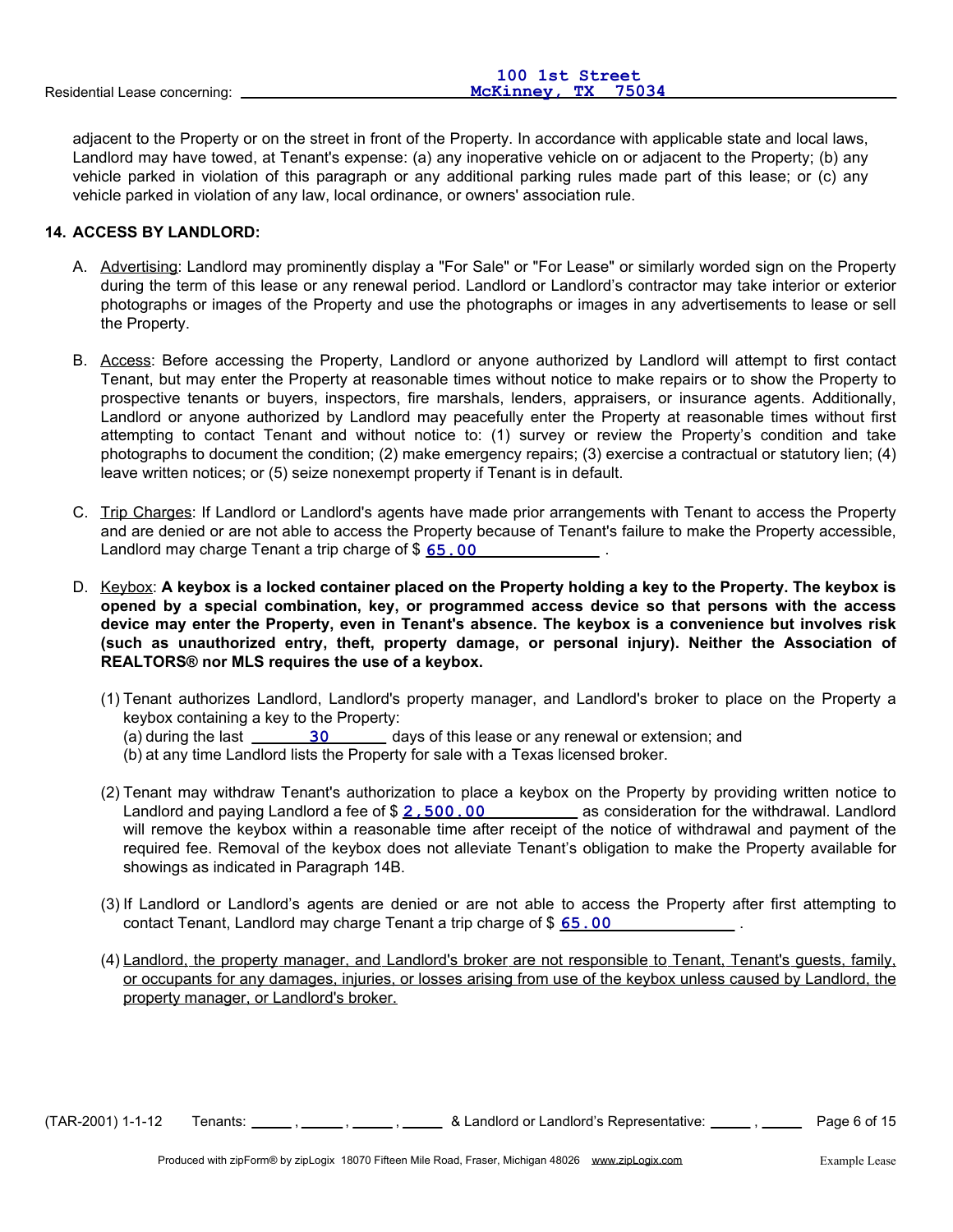## **15. MOVE-IN CONDITION:**

- A. Landlord makes no express or implied warranties as to the Property's condition. Tenant has inspected the Property and accepts it **AS-IS** provided that Landlord:
- B. Tenant will complete an Inventory and Condition Form, noting any damages to the Property, and deliver it to Landlord within \_\_\_\_\_\_\_\_\_\_\_\_\_\_\_\_\_\_\_ days after the Commencement Date. If Tenant fails to timely deliver the Inventory and Condition Form, the Property will be deemed to be free of damages, unless otherwise expressed in this lease. The Inventory and Condition Form is not a request for repairs. Tenant must direct all requests for repairs in compliance with Paragraph 18.

## **16. MOVE-OUT:**

A. Move-Out Condition: When this lease ends, Tenant will surrender the Property in the same condition as when received, normal wear and tear excepted. Tenant will leave the Property in a clean condition free of all trash, debris, and any personal property. Tenant may not abandon the Property.

#### B. Definitions:

- (1) *"Normal wear and tear"* means deterioration that occurs without negligence, carelessness, accident, or abuse.
- (2) *"Surrender"* occurs when all occupants have vacated the Property, in Landlord's reasonable judgment, and one of the following events occurs:

(a) the date Tenant specifies as the move-out or termination date in a written notice to Landlord has passed; or

- (b) Tenant returns keys and access devices that Landlord provided to Tenant under this lease.
- (3) *"Abandonment"* occurs when all of the following occur:
	- (a) all occupants have vacated the Property, in Landlord's reasonable judgment;
	- (b) Tenant is in breach of this lease by not timely paying rent; and
	- (c) Landlord has delivered written notice to Tenant, by affixing it to the inside of the main entry door or if the Landlord is prevented from entering the Property by affixing it to the outside of the main entry door, stating that Landlord considers the Property abandoned, and Tenant fails to respond to the affixed notice by the time required in the notice, which will not be less than 2 days from the date the notice is affixed to the main entry door.

#### C. Personal Property Left After Move-Out:

- (1) If Tenant leaves any personal property in the Property after surrendering or abandoning the Property Landlord may:
	- (a) dispose of such personal property in the trash or a landfill;
	- (b) give such personal property to a charitable organization; or
	- (c) store and sell such personal property by following procedures in §54.045(b)-(e), Property Code.
- (2) Tenant must reimburse Landlord all Landlord's reasonable costs under Paragraph 16C(1) for packing, removing, storing, and selling the personal property left in the Property after surrender or abandonment.

 $(TAR-2001)$  1-1-12 Tenants:  $\frac{1}{\sqrt{1-\frac{1}{n}}}$ ,  $\frac{1}{\sqrt{1-\frac{1}{n}}}$  & Landlord or Landlord's Representative:  $\frac{1}{\sqrt{1-\frac{1}{n}}}$ , Page 7 of 15

.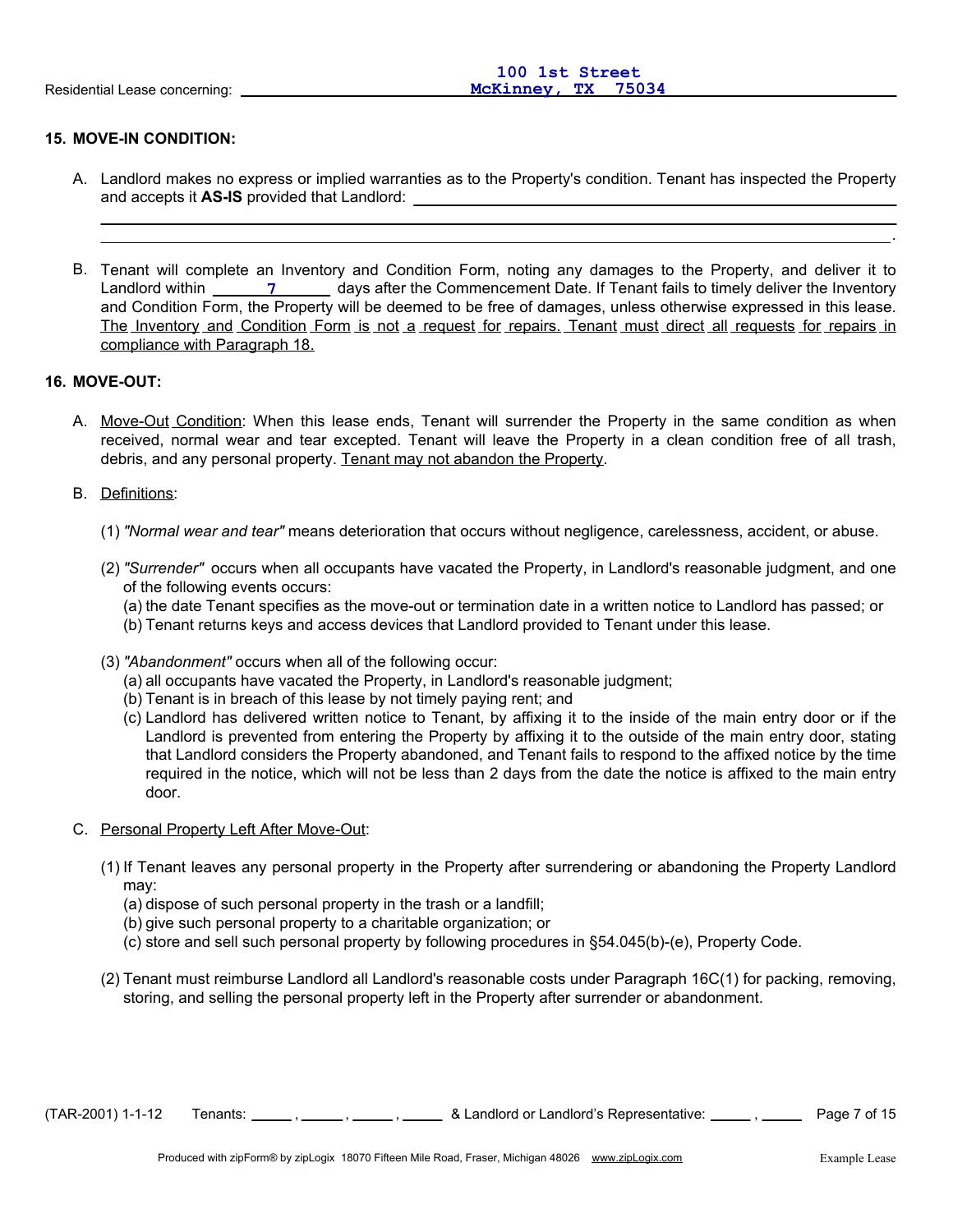# **17. PROPERTY MAINTENANCE:**

- A. Tenant's General Responsibilities: Tenant, at Tenant's expense, must:
	- (1) keep the Property clean and sanitary;
	- (2) promptly dispose of all garbage in appropriate receptacles;
	- (3) supply and change heating and air conditioning filters at least once a month;
	- (4) supply and replace all light bulbs, fluorescent tubes, and batteries for smoke alarms, carbon monoxide detectors, garage door openers, ceiling fan remotes, and other devices (of the same type and quality that are in the Property on the Commencement Date);
	- (5) maintain appropriate levels of necessary chemicals or matter in any water softener;
	- (6) take action to promptly eliminate any dangerous condition on the Property;
	- (7) take all necessary precautions to prevent broken water pipes due to freezing or other causes;
	- (8) replace any lost or misplaced keys;
	- (9) pay any periodic, preventive, or additional extermination costs desired by Tenant;
	- (10) remove any standing water;
	- (11) know the location and operation of the main water cut-off valve and all electric breakers and how to switch the valve or breakers off at appropriate times to mitigate any potential damage;
	- (12) water the foundation of the Property at reasonable and appropriate times; and
	- (13) promptly notify Landlord, in writing, of all needed repairs.

B. Yard Maintenance:

- (1) *"Yard"* means all lawns, shrubbery, bushes, flowers, gardens, trees, rock or other landscaping, and other foliage on or encroaching on the Property or on any easement appurtenant to the Property, and does not include common areas maintained by an owners' association.
- (2) *"Maintain the yard"* means to perform activities such as, but not limited to: (a) mowing, fertilizing, and trimming the yard; (b) controlling pests in the yard; and (c) removing debris from the yard.
- (3) Unless prohibited by ordinance or other law, Tenant will water the yard at reasonable and appropriate times including but not limited to the following times: **Twice weekly**

. Other than watering, the yard will be maintained as follows:

(a) Landlord, at Landlord's expense, will maintain the yard. Tenant will permit Landlord and Landlord's contractors reasonable access to the yard and will remove any pet from the yard at appropriate times.

(b) Tenant, at Tenant's expense, will maintain the yard. **X**

- $\Box$  (c) Tenant will maintain in effect a scheduled yard maintenance contract with:  $\Box$  a contractor who regularly provides such service;  $\Box$
- C. Pool/Spa Maintenance: Any pool or spa on the Property will be maintained according to a Pool/Spa Maintenance Addendum.
- D. Prohibitions: If Tenant installs any fixtures on the Property, authorized or unauthorized, such as additional smoke alarms, locks, alarm systems, cables, satellite dishes, or other fixtures, such fixtures will become the property of the Landlord. Except as otherwise permitted by law, this lease, or in writing by Landlord, Tenant may not:
	- (1) remove any part of the Property or any of Landlord's personal property from the Property;
	- (2) remove, change, add, or rekey any lock;

 $(TAR-2001)$  1-1-12 Tenants:  $\frac{1}{\sqrt{1-\frac{1}{n}}}$ ,  $\frac{1}{\sqrt{1-\frac{1}{n}}}$  & Landlord or Landlord's Representative:  $\frac{1}{\sqrt{1-\frac{1}{n}}}$ , Page 8 of 15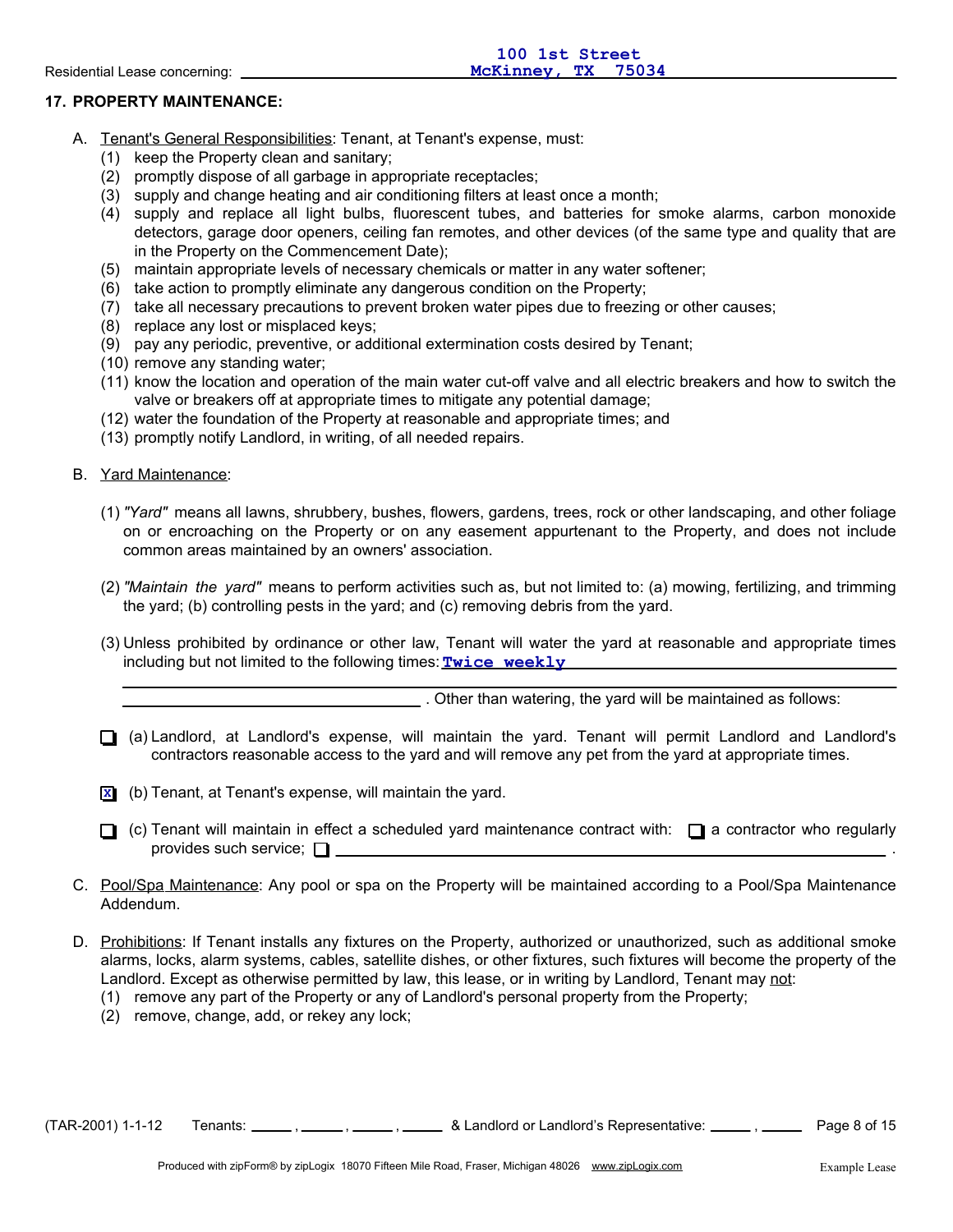|                               | 100 1st Street     |
|-------------------------------|--------------------|
| Residential Lease concerning: | McKinney, TX 75034 |
|                               |                    |

- (3) make holes in the woodwork, floors, or walls, except that a reasonable number of small nails may be used to hang pictures in sheetrock and grooves in paneling;
- (4) permit any water furniture on the Property;
- (5) install additional phone or video cables, outlets, antennas, satellite receivers, or alarm systems;
- (6) alter, replace or remove flooring material, paint, or wallpaper;
- (7) install, change, or remove any: fixture, appliance, or non-real-property item listed in Paragraph 2;
- (8) keep or permit any hazardous material on the Property such as flammable or explosive materials;
- (9) keep or permit any material or item which causes any liability or fire and extended insurance coverage to be suspended or canceled or any premiums to be increased;
- (10) dispose of any environmentally detrimental substance (for example, motor oil or radiator fluid) on the Property; or
- (11) cause or allow any lien to be filed against any portion of the Property.
- E. Failure to Maintain: If Tenant fails to comply with this Paragraph 17 or any Pool/Spa Maintenance Addendum, Landlord may, in addition to exercising Landlord's remedies under Paragraph 27, perform whatever action Tenant is obligated to perform and Tenant must immediately reimburse Landlord the reasonable expenses that Landlord incurs.
- F. Smoking: Smoking by Tenant, Tenant's guests, family, or occupants is  $\Box$  permitted Property. If smoking is not permitted and does occur on the Property, Tenant will be in default and: **x** not permitted on the
	- (1) Landlord may exercise Landlord's remedies under Paragraph 27; and
	- (2) Landlord may deduct from the security deposit damages to the Property caused by smoking, including but not limited to stains, burns, odors, and removal of debris.

**18. REPAIRS:** (Notice: Subchapter B, Chapter 92, Property Code governs repair obligations).

**A. Repair Requests: All requests for repairs must be in writing and delivered to Landlord. If Tenant is delinquent in rent at the time a repair notice is given, Landlord is not obligated to make the repair. In the event of an emergency related to the condition of the Property that materially affects the physical health or safety of an ordinary tenant, call: <u>(972) 333-5270</u> \_\_\_\_\_\_\_\_\_\_\_\_\_\_** 

**Ordinarily, a repair to the heating and air conditioning system is not an emergency.**

- **B. NOTICE: If Landlord fails to repair a condition that materially affects the physical health or safety of an ordinary tenant as required by this lease or the Property Code, Tenant may be entitled to exercise remedies under §92.056 and §92.0561 of the Property Code. If Tenant follows the procedures under those sections, the following remedies may be available to Tenant: (1) terminate the lease and obtain an appropriate refund under §92.056(f); (2) have the condition repaired or remedied according to §92.0561; (3) deduct from the rent the cost of the repair or remedy according to §92.0561; and (4) obtain judicial remedies according to §92.0563. Do not exercise these remedies without consulting an attorney or carefully reviewing the procedures under the applicable sections. The Property Code presumes that 7 days is a reasonable period of time for the Landlord to make a diligent effort to repair a condition unless there are circumstances which establish that a different period of time is appropriate (such as the severity and nature of the condition and the availability of materials, labor, and utilities). Failure to strictly follow the procedures in the applicable sections may cause Tenant to be in default of the lease.**
- **C. Completion of Repairs:**
	- **(1) Tenant may not repair or cause to be repaired any condition, regardless of the cause, without Landlord's permission. All decisions regarding repairs, including the completion of any repair, whether to repair or replace the item, and the selection of contractors, will be at Landlord's sole discretion.**

 $(TAR-2001)$  1-1-12 Tenants:  $\ldots$ ,  $\ldots$ ,  $\ldots$ , & Landlord or Landlord's Representative:  $\ldots$ ,  $\ldots$  Page 9 of 15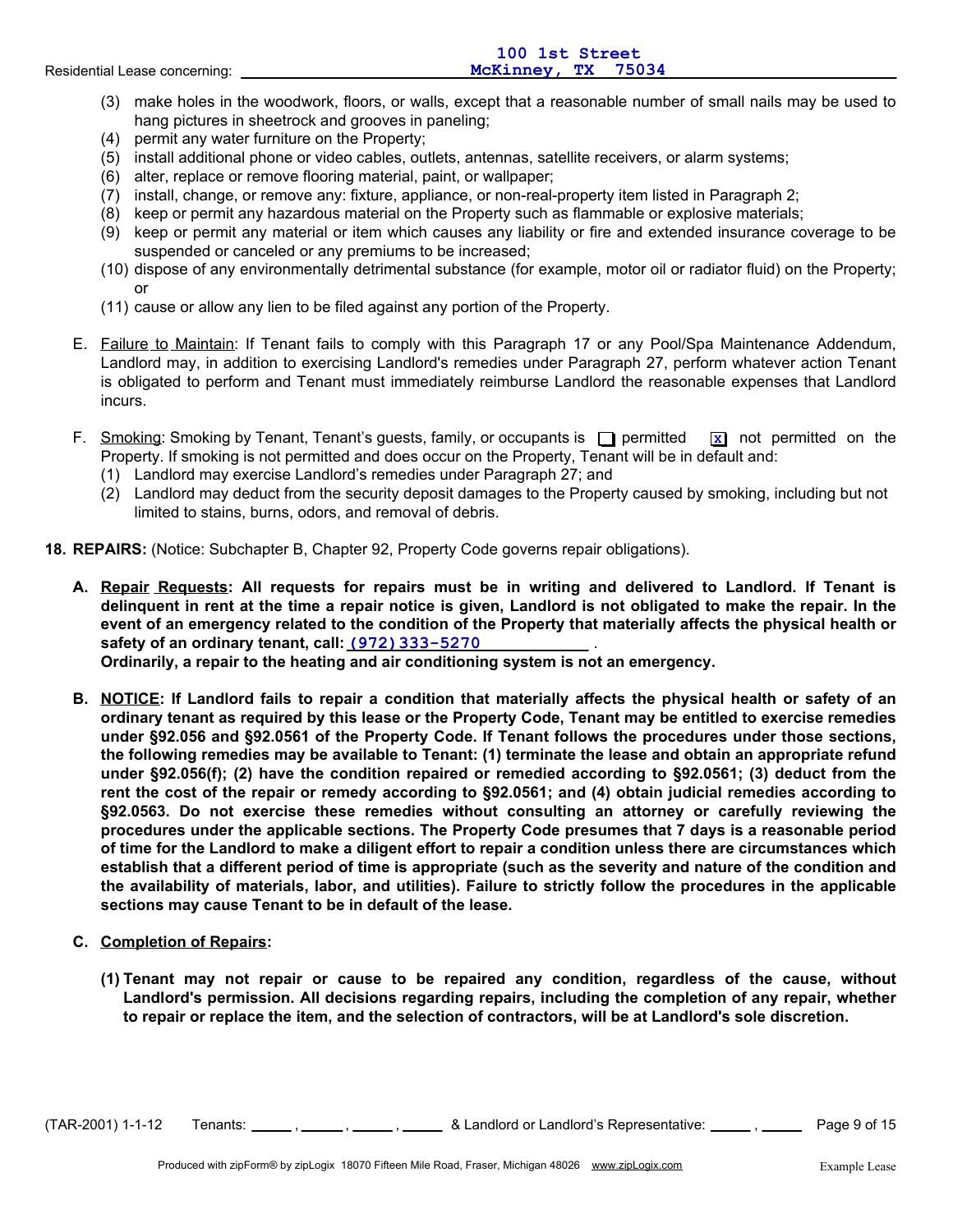- **(2) Landlord is not obligated to complete a repair on a day other than a business day unless required to do so by the Property Code.**
- **D. Payment of Repair Costs: Except as otherwise specified in this lease, Landlord will pay to repair or remedy conditions in the Property in need of repair if Tenant complies with the procedures for requesting repairs as described in this Paragraph 18.**
	- **(1) Landlord will pay the entire cost to repair the following items not caused by Tenant or Tenant's negligence:**
		- **(a) heating and air conditioning systems;**
		- **(b) water heaters; or**
		- **(c) water penetration from structural defects.**
	- **(2) Landlord will NOT pay to repair the following items unless caused by Landlord's negligence:**
		- **(a) conditions caused by Tenant, an Occupant, or any guest or invitee of Tenant;**
		- **(b) damage to doors, windows, and screens;**
		- **(c) damage from windows or doors left open;**
		- **(d) damage from wastewater stoppages caused by foreign or improper objects in lines that exclusively serve the Property;**
		- **(e) items that are cosmetic in nature with no impact on the functionality or use of the item; and**
		- **(f) the following specific items or appliances:**
- **E. Trip Charges: If a repair person is unable to access the Property after making arrangements with Tenant to complete the repair, Tenant will pay any trip charge the repair person may charge, which amount may be different from the amount stated in Paragraph 14C.**
- **F. Advance Payments and Reimbursements: Landlord may require advance payment of repairs or payments under this Paragraph 18 for which Tenant is responsible. Tenant must promptly reimburse Landlord the amounts under this Paragraph 18 for which Tenant is responsible.**

# **19. SECURITY DEVICES AND EXTERIOR DOOR LOCKS:**

- A. Subchapter D, Chapter 92, Property Code requires the Property to be equipped with certain types of locks and security devices. Landlord has rekeyed the security devices since the last occupant vacated the Property or will rekey the security devices within 7 days after Tenant moves in. "Security device" has the meaning assigned to that term in §92.151, Property Code.
- B. All notices or requests by Tenant for rekeying, changing, installing, repairing, or replacing security devices must be in writing. Installation of additional security devices or additional rekeying or replacement of security devices desired by Tenant will be paid by Tenant in advance and may be installed only by contractors authorized by Landlord.
- **20. SMOKE ALARMS:** Subchapter F, Chapter 92, Property Code requires the Property to be equipped with smoke alarms in certain locations. Requests for additional installation, inspection, or repair of smoke alarms must be in writing. Disconnecting or intentionally damaging a smoke alarm or removing a battery without immediately replacing it with a working battery may subject Tenant to civil penalties and liability for damages and attorney fees under §92.2611, Property Code.

(TAR-2001) 1-1-12 Tenants: \_\_\_\_\_\_, \_\_\_\_\_\_, \_\_\_\_\_\_, & Landlord or Landlord's Representative: \_\_\_\_\_, \_\_\_\_\_\_ Page 10 of 15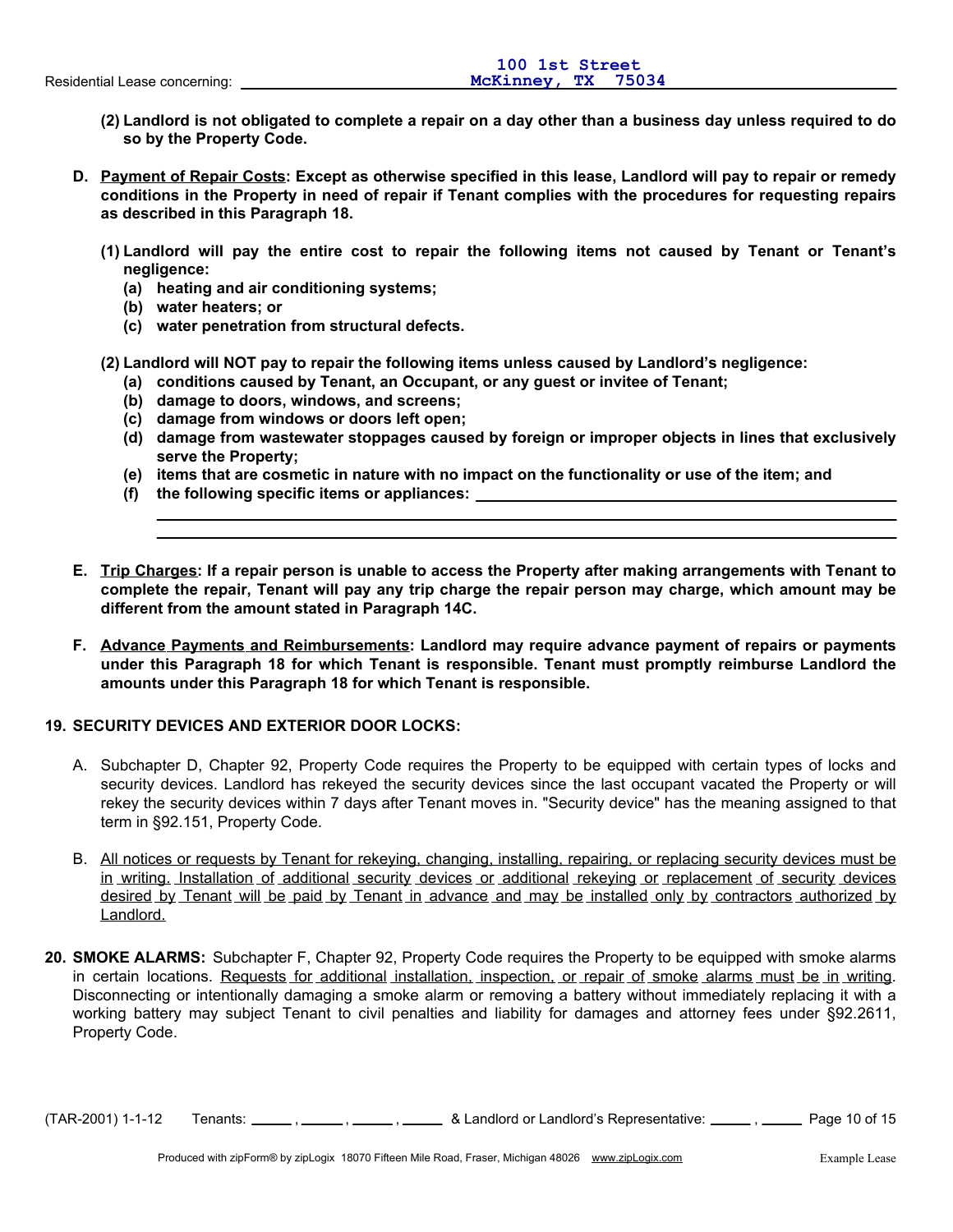|                               | 100 1st Street     |
|-------------------------------|--------------------|
| Residential Lease concerning: | McKinney, TX 75034 |
|                               |                    |

- **21. LIABILITY:** Unless caused by Landlord, Landlord is not responsible to Tenant, Tenant's guests, family, or occupants for any damages, injuries, or losses to person or property caused by fire, flood, water leaks, ice, snow, hail, winds, explosion, smoke, interruption of utilities, theft, burglary, robbery, assault, vandalism, other persons, condition of the Property, environmental contaminants (for example, carbon monoxide, asbestos, radon, lead-based paint, mold, fungus, etc.), or other occurrences or casualty losses. Tenant will promptly reimburse Landlord for any loss, property damage, or cost of repairs or service to the Property caused by Tenant, Tenant's guests, any occupants, or any pets.
- **22. HOLDOVER:** If Tenant fails to vacate the Property at the time this lease ends Tenant will pay Landlord rent for the holdover period and indemnify Landlord and prospective tenants for damages, including but not limited to lost rent, lodging expenses, costs of eviction, and attorneys' fees. Rent for any holdover period will be three (3) times the monthly rent, calculated on a daily basis, and will be immediately due and payable daily without notice or demand.
- **23. RESIDENTIAL LANDLORD'S LIEN:** Landlord will have a lien for unpaid rent against all of Tenant's nonexempt personal property that is in the Property and may seize such nonexempt property if Tenant fails to pay rent. Subchapter C, Chapter 54, Property Code governs the rights and obligations of the parties regarding Landlord's lien. Landlord may collect a charge for packing, removing, or storing property seized in addition to any other amounts Landlord is entitled to receive. Landlord may sell or dispose of any seized property in accordance with the provisions of §54.045, Property Code.
- **24. SUBORDINATION:** This lease and Tenant's leasehold interest are and will be subject, subordinate, and inferior to: (i) any lien or encumbrance now or later placed on the Property by Landlord; (ii) all advances made under any such lien or encumbrance; (iii) the interest payable on any such lien or encumbrance; (iv) any and all renewals and extensions of any such lien or encumbrance; (v) any restrictive covenant; and (vi) the rights of any owners' association affecting the Property.
- **25. CASUALTY LOSS OR CONDEMNATION:** Section 92.054, Property Code governs the rights and obligations of the parties regarding a casualty loss to the Property. Any proceeds, payment for damages, settlements, awards, or other sums paid because of a casualty loss to the Property will be Landlord's sole property. For the purpose of this lease, any condemnation of all or a part of the Property is a casualty loss.
- **26. SPECIAL PROVISIONS:** *(Do not insert a lease-option or lease-purchase clause without the assistance of legal counsel. Special obligations and liabilities under statute apply to such transactions.)*

# **27. DEFAULT:**

- A. If Landlord fails to comply with this lease, Tenant may seek any relief provided by law.
- B. If Tenant fails to timely pay all amounts due under this lease or otherwise fails to comply with this lease, Tenant will be in default and:
	- (1) Landlord may terminate Tenant's right to occupy the Property by providing Tenant with at least one day written notice to vacate;

 $(TAR-2001)$  1-1-12 Tenants:  $\frac{1}{\sqrt{1-\frac{1}{2}}}$ ,  $\frac{1}{\sqrt{1-\frac{1}{2}}}$  & Landlord or Landlord's Representative:  $\frac{1}{\sqrt{1-\frac{1}{2}}}$  Page 11 of 15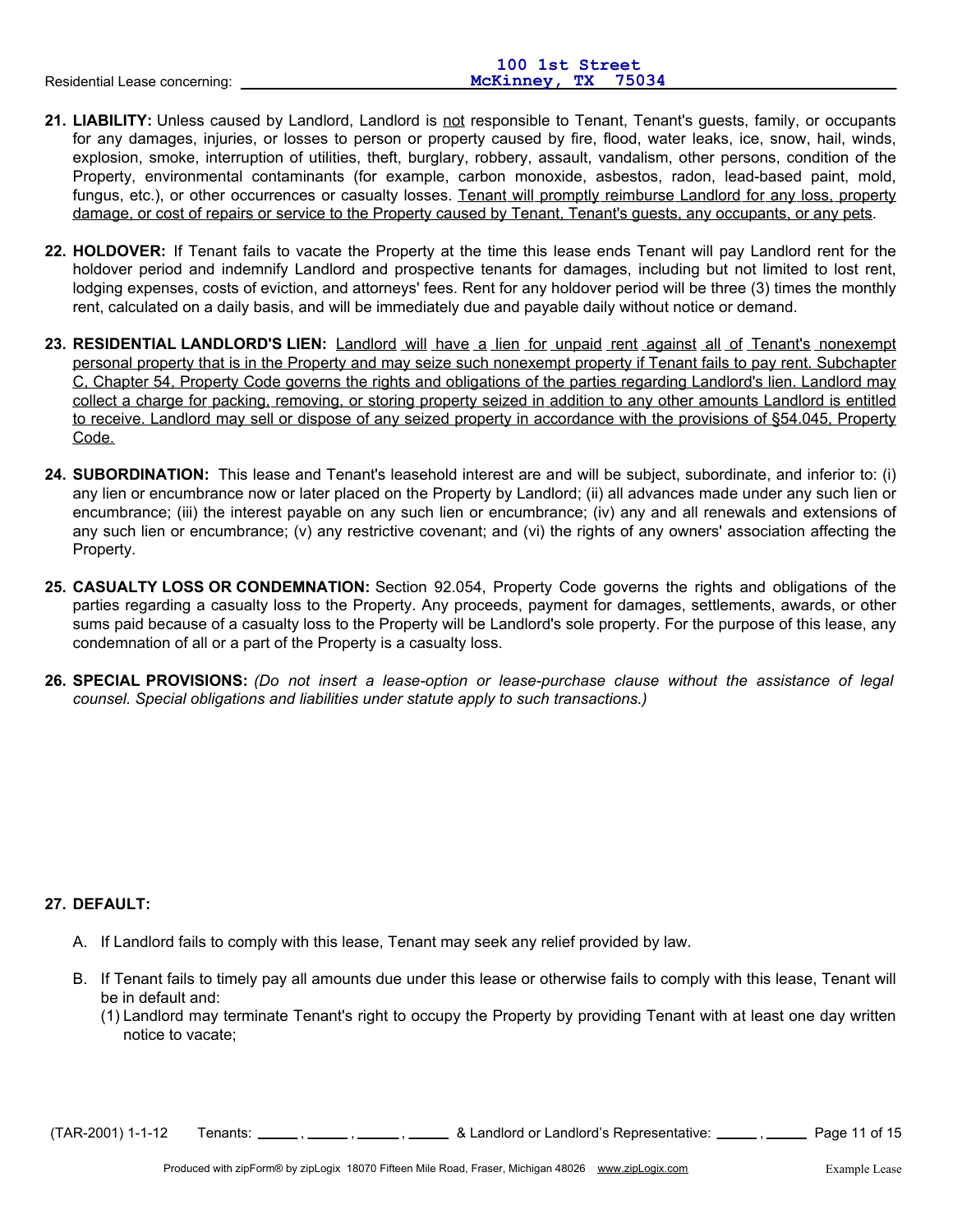- (2) all unpaid rents which are payable during the remainder of this lease or any renewal period will be accelerated without notice or demand;
- (3) Landlord may exercise Landlord's lien under Paragraph 23 and any other rights under this lease or the Property Code; and
- (4) Tenant will be liable for:
- (a) any lost rent;
	- (b) Landlord's cost of reletting the Property including but not limited to leasing fees, advertising fees, utility charges, and other fees reasonably necessary to relet the Property;
	- (c) repairs to the Property for use beyond normal wear and tear;
	- (d) all Landlord's costs associated with eviction of Tenant, including but not limited to attorney's fees, court costs, costs of service, witness fees, and prejudgment interest;
	- (e) all Landlord's costs associated with collection of amounts due under this lease, including but not limited to collection fees, late charges, and returned check charges; and
	- (f) any other recovery to which Landlord may be entitled by law.
- C. Notice to vacate under Paragraph 27B(1) may be by any means permitted by §24.005, Property Code.
- D. Landlord will attempt to mitigate any damage or loss caused by Tenant's breach by attempting to relet the Property to acceptable tenants and reducing Tenant's liability accordingly.
- **28. EARLY TERMINATION:** This lease begins on the Commencement Date and ends on the Expiration date unless: (i) renewed under Paragraph 4; (ii) extended by written agreement of the parties; or (iii) terminated earlier under Paragraph 27, by agreement of the parties, applicable law, or this Paragraph 28.
	- A. Special Statutory Rights Tenants may have special statutory rights to terminate the lease early in certain situations involving family violence, military deployment or transfer, or certain sex offenses.
		- (1) Military: If Tenant is or becomes a servicemember or a dependent of a servicemember, Tenant may terminate this lease by delivering to Landlord a written notice of termination and a copy of an appropriate government document providing evidence of: (a) entrance into military service; (b) military orders for a permanent change of station (PCS); or (c) military orders to deploy with a military unit for not less than 90 days. Termination is effective on the 30th day after the first date on which the next rental payment is due after the date on which the notice is delivered. §92.017, Property Code governs the rights and obligations of the parties under this paragraph.
		- (2) Family Violence: Tenant may terminate this lease if Tenant provides Landlord with a copy of a court order described under §92.016, Property Code protecting Tenant or an occupant from family violence committed by a cotenant or occupant of the Property. §92.016, Property Code governs the rights and obligations of the parties under this paragraph. If the family violence is committed by someone other than a cotenant or co-occupant of the Property, Tenant must give written notice of termination 30 days prior to the effective date of the notice.
		- (3) Sex Offenses: Tenant may have special statutory rights to terminate this lease in certain situations involving sexual assault or sexual abuse. For more information about the types of abuse and assault covered by this provision, Tenant is advised to review §92.0161, Property Code.
	- B. Assignment, Subletting and Replacement Tenants:
		- (1) Tenant may not assign this lease or sublet the Property without Landlord's written consent.
		- (2) If Tenant requests an early termination of this lease under this Paragraph 28B, Tenant may attempt to find a replacement tenant and may request Landlord to do the same. Landlord may, but is not obligated to, attempt to find a replacement tenant under this paragraph.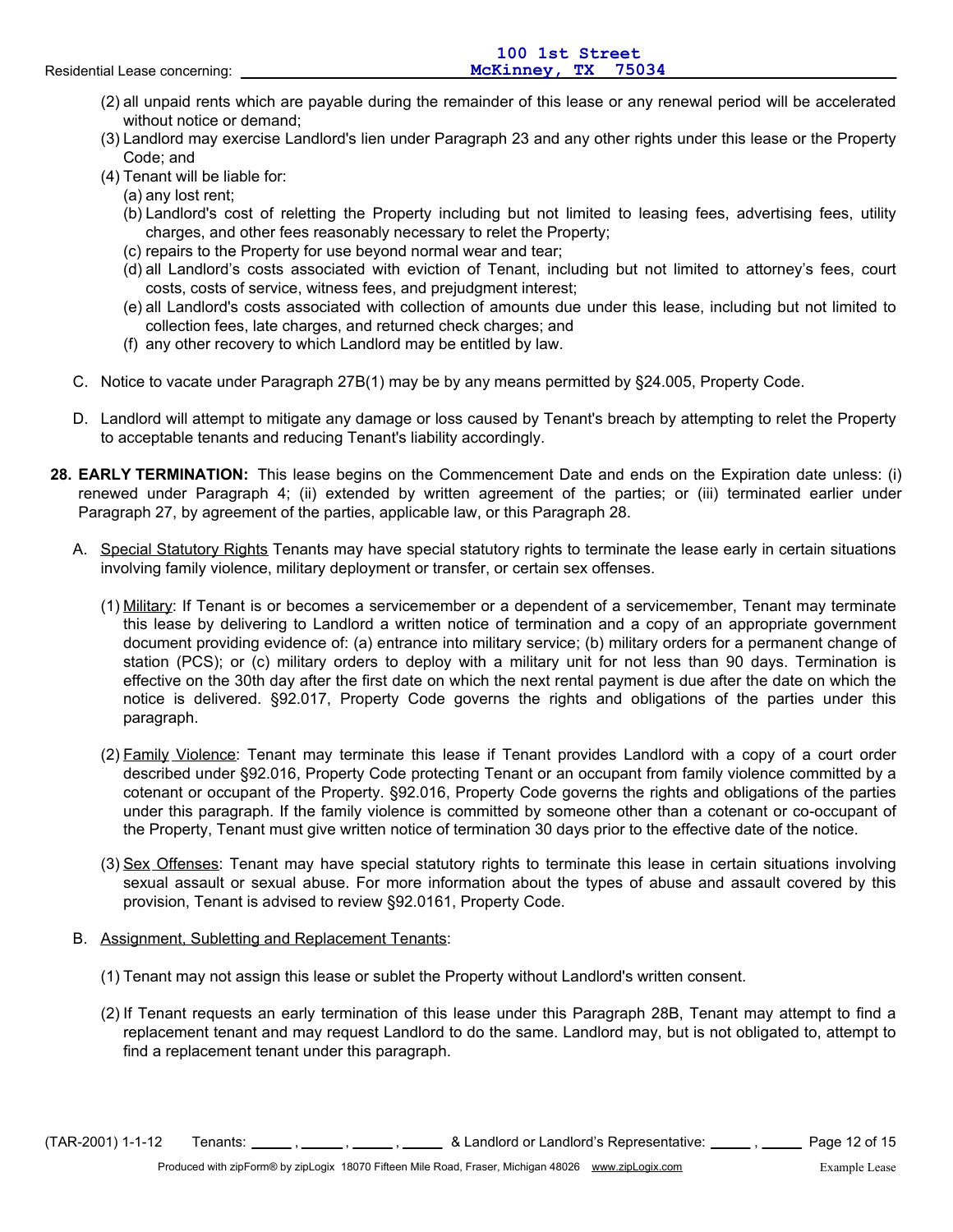- (3) Any assignee, subtenant, or replacement tenant must, in Landlord's discretion, be acceptable as a tenant and must sign: (a) a new lease with terms not less favorable to Landlord than this lease or otherwise acceptable to Landlord; (b) a sublease with terms approved by Landlord; or (c) an assignment of this lease in a form approved by Landlord.
- (4) At the time Landlord agrees to permit an assignee, subtenant, or replacement tenant to occupy the Property, Tenant will pay Landlord:
	- (a) if Tenant procures the assignee, subtenant, or replacement tenant:
	- $\Box$  (i)  $\sqrt[6]{}$
	- $\overline{\mathbf{x}}$  (ii) 85.000 % of one's month rent that the assignee, subtenant, or replacement tenant is to pay.

(b) if Landlord procures the assignee, subtenant, or replacement tenant:

- (i) \$ .  $\overline{\mathbf{x}}$  (ii) 85.000 % of one's month rent that the assignee, subtenant, or replacement tenant is to pay.
- (5) Unless expressly stated otherwise in an assignment or sublease, Tenant will not be released from Tenant's obligations under this lease because of an assignment or sublease. An assignment of this lease or a sublease of this lease without Landlord's written consent is voidable by Landlord.
- **29. ATTORNEY'S FEES:** Any person who is a prevailing party in any legal proceeding brought under or related to the transaction described in this lease is entitled to recover prejudgment interest, attorney's fees, costs of service, and all other costs of the legal proceeding from the non-prevailing party.
- **30. REPRESENTATIONS:** Tenant's statements in this lease and any application for rental are material representations. Each party to this lease represents that he or she is of legal age to enter into a contract. If Tenant makes a misrepresentation in this lease or in an application for rental, Tenant is in default.
- **31. ADDENDA:** Incorporated into this lease are the following addenda, exhibits and other information. If Landlord's Rules and Regulations are made part of this lease, Tenant agrees to comply with the Rules and Regulations as Landlord may, at Landlord's discretion, amend from time to time.

|                         | Addendum Regarding Lead-Based Paint      | $\mathbf{x}$ | Agreement Between Brokers              |
|-------------------------|------------------------------------------|--------------|----------------------------------------|
| $\overline{\mathbf{x}}$ | Inventory & Condition Form               | $\mathbf{x}$ | Landlord's Rules & Regulations         |
| П                       | Landlord's Additional Parking Rules      |              | <b>Owners' Association Rules</b>       |
| $\mathbf{x}$            | Pet Agreement                            |              | Pool/Spa Maintenance Addendum          |
|                         | Protecting Your Home from Mold           |              | <b>x</b> Residential Lease Application |
|                         | Agreement for Application Deposit & Hold |              | <b>Residential Lease Guaranty</b>      |
|                         |                                          |              |                                        |
|                         |                                          |              |                                        |

**32. NOTICES:** All notices under this lease must be in writing and are effective when hand-delivered, sent by mail, or sent by electronic transmission to *(Do not insert an e-mail address or a fax number unless the party consents to receive notices under this lease at the e-mail address or fax number specified.):*

| Tenant at the Property and a copy to: | Landlord c/o:                 |
|---------------------------------------|-------------------------------|
|                                       | Superior Realty, LLC          |
|                                       | 1195 Red Hawk Drive           |
|                                       | <b>Frisco, TX 75033</b>       |
| E-mail:                               | E-mail: brian.patrick@att.net |
| Fax:                                  | Fax: (214) 291-2516           |

(TAR-2001) 1-1-12 Tenants: \_\_\_\_\_\_, , \_\_\_\_\_\_, , \_\_\_\_\_\_ & Landlord or Landlord's Representative: \_\_\_\_\_, \_\_\_\_\_ Page 13 of 15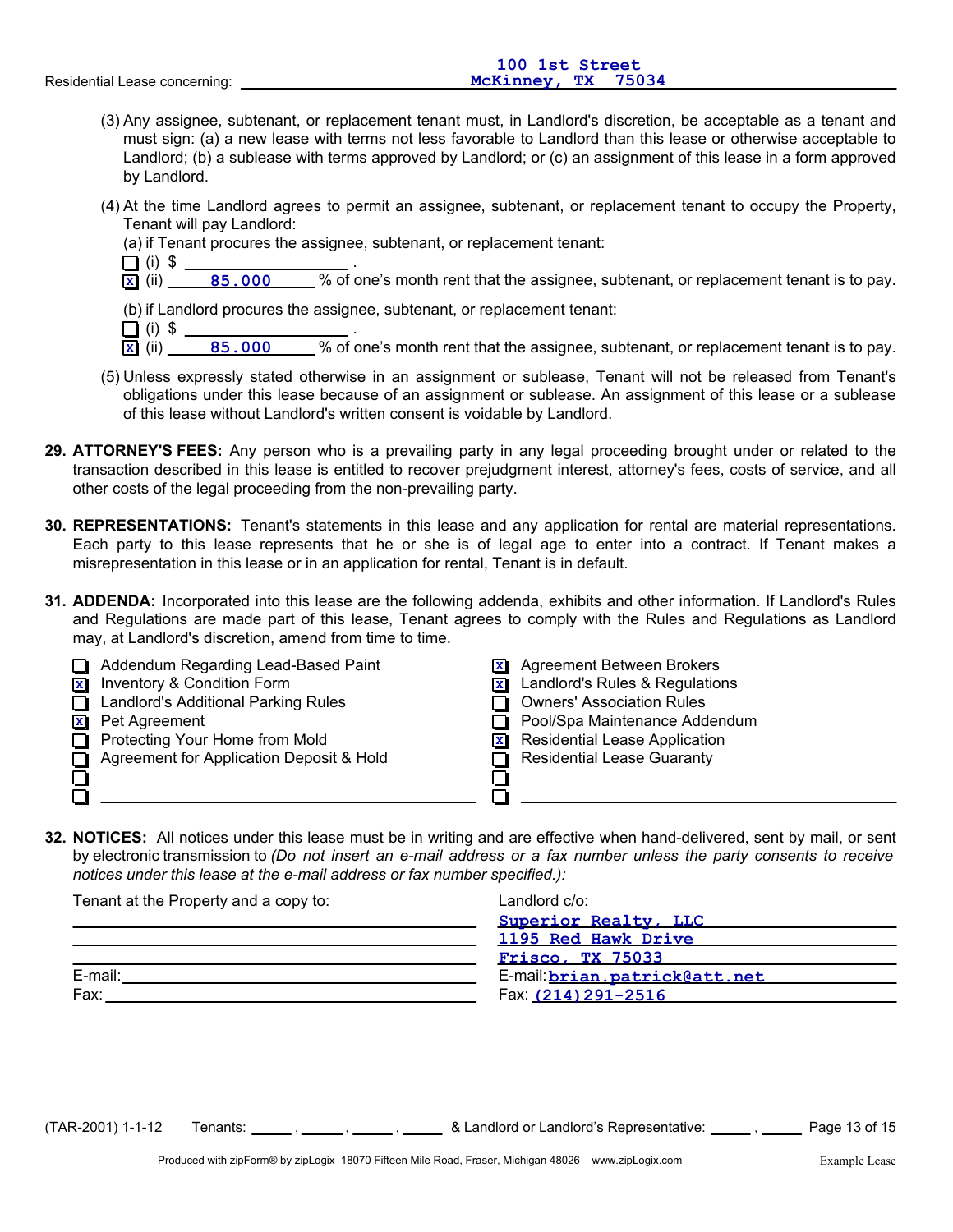## **33. AGREEMENT OF PARTIES:**

- A. Entire Agreement: There are no oral agreements between Landlord and Tenant. This lease contains the entire agreement between Landlord and Tenant and may not be changed except by written agreement.
- B. Binding Effect: This lease is binding upon and inures to the benefit of the parties to this lease and their respective heirs, executors, administrators, successors, and permitted assigns.
- C. Joint and Several: All Tenants are jointly and severally liable for all provisions of this lease. Any act or notice to, refund to, or signature of, any one or more of the Tenants regarding any term of this lease, its extension, its renewal, or its termination is binding on all Tenants executing this lease.
- D. Waiver: Landlord's past delay, waiver, or non-enforcement of a rental due date or any other right will not be deemed to be a waiver of any other breach by Tenant or any other right in this lease.
- E. Severable Clauses: Should a court find any clause in this lease unenforceable, the remainder of this lease will not be affected and all other provisions in this lease will remain enforceable.
- F. Controlling Law: The laws of the State of Texas govern the interpretation, validity, performance, and enforcement of this lease.
- G. Copyright: If an active REALTOR® member of the Texas Association of REALTORS® or an active member of the State Bar of Texas does not negotiate this lease as a party or for one of the parties, either as a party's broker or attorney, this lease is voidable at will by Tenant.

#### **34. INFORMATION:**

- A. Future inquiries about this lease, rental payments, and security deposits should be directed to the person listed for receipt of notices for Landlord under Paragraph 32.
- B. It is Tenant's responsibility to determine, before signing this lease, if: (i) all services (e.g., utilities, connections, schools, and transportation) are accessible to or from the Property; (ii) such services are sufficient for Tenant's needs and wishes; and (iii) Tenant is satisfied with the Property's condition.
- C. The brokers to this lease have no knowledge of whether Landlord is delinquent in the payment of any lien against the Property.
- D. Unpaid rent and any unpaid amount under this lease are reportable to credit reporting agencies.
- E. Landlord is not obligated to respond to any requests for Tenant's rental and payment history from a mortgage company or other prospective landlord until Tenant has given notice of termination of this lease and Tenant is not in breach of this lease. (*Notice: Landlord or Landlord's agent may charge a reasonable fee for processing such information.*)
- F. If all occupants over 18 years of age die during this lease, Landlord may: (i) permit the person named below to access the Property at reasonable times in Landlord's or Landlord's agent's presence; (ii) permit the named person to remove Tenant's personal property; and (iii) refund the security deposit, less deductions, to the named person. Section 92.014, Property Code governs procedures to follow in the event of a tenant's death.

| Name:    | Phone: |
|----------|--------|
| Address: |        |
| E-mail:  |        |
|          |        |